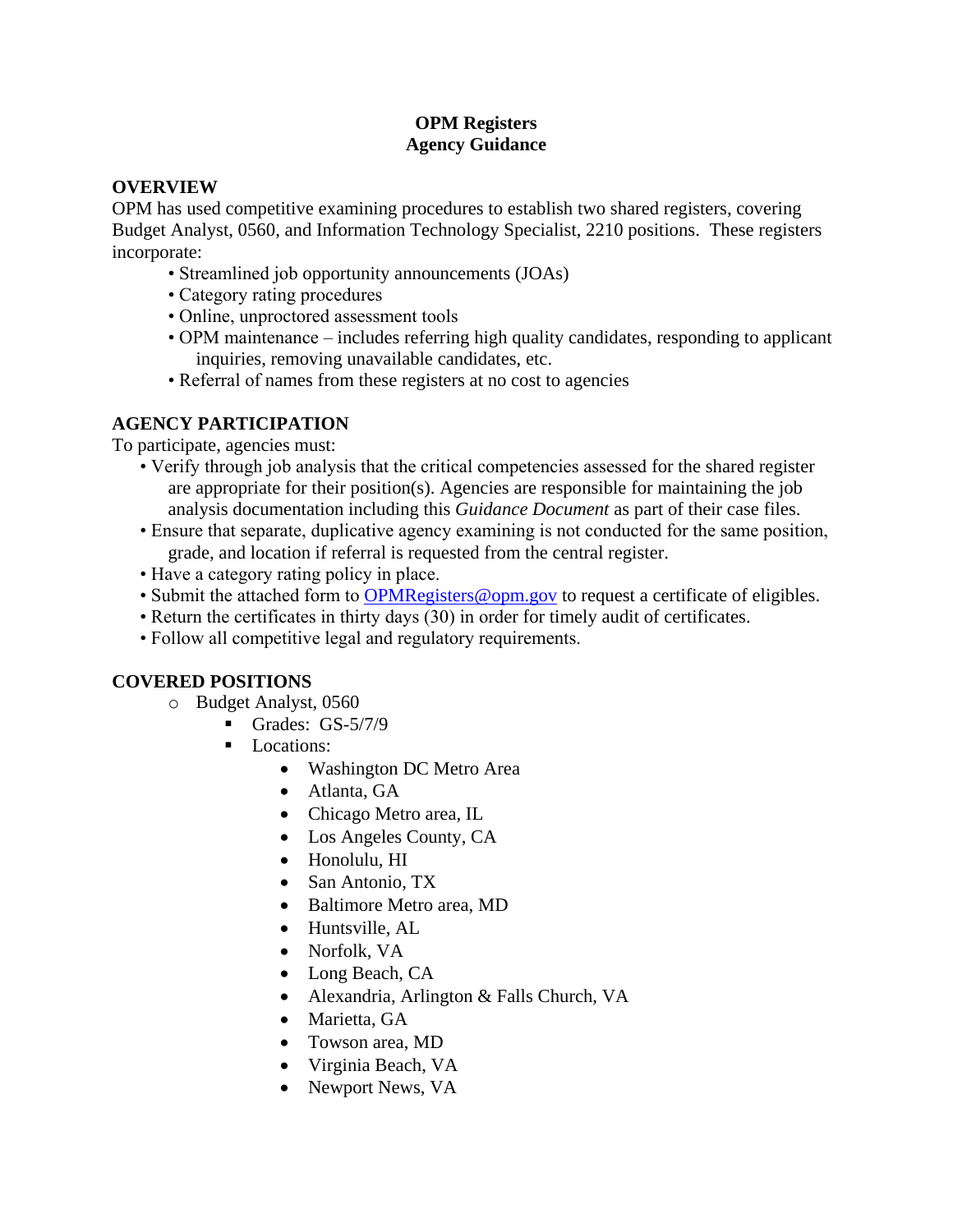- o Information Technology Specialist, 2210
	- Grades: GS-9
	- Locations:
		- Birmingham, AL
		- Oakland, CA
		- Salt Lake City, UT
		- Washington DC Metro Area
		- Atlanta, GA
		- Austin, TX
		- Baltimore Metro area, MD
		- Denver, CO
		- Detroit Metro area, MI
		- Honolulu, HI
		- Kansas City, KS
		- Oklahoma City, OK
		- Philadelphia Metro area, PA
		- San Antonio, TX
		- San Diego County, CA
		- Virginia Beach, VA